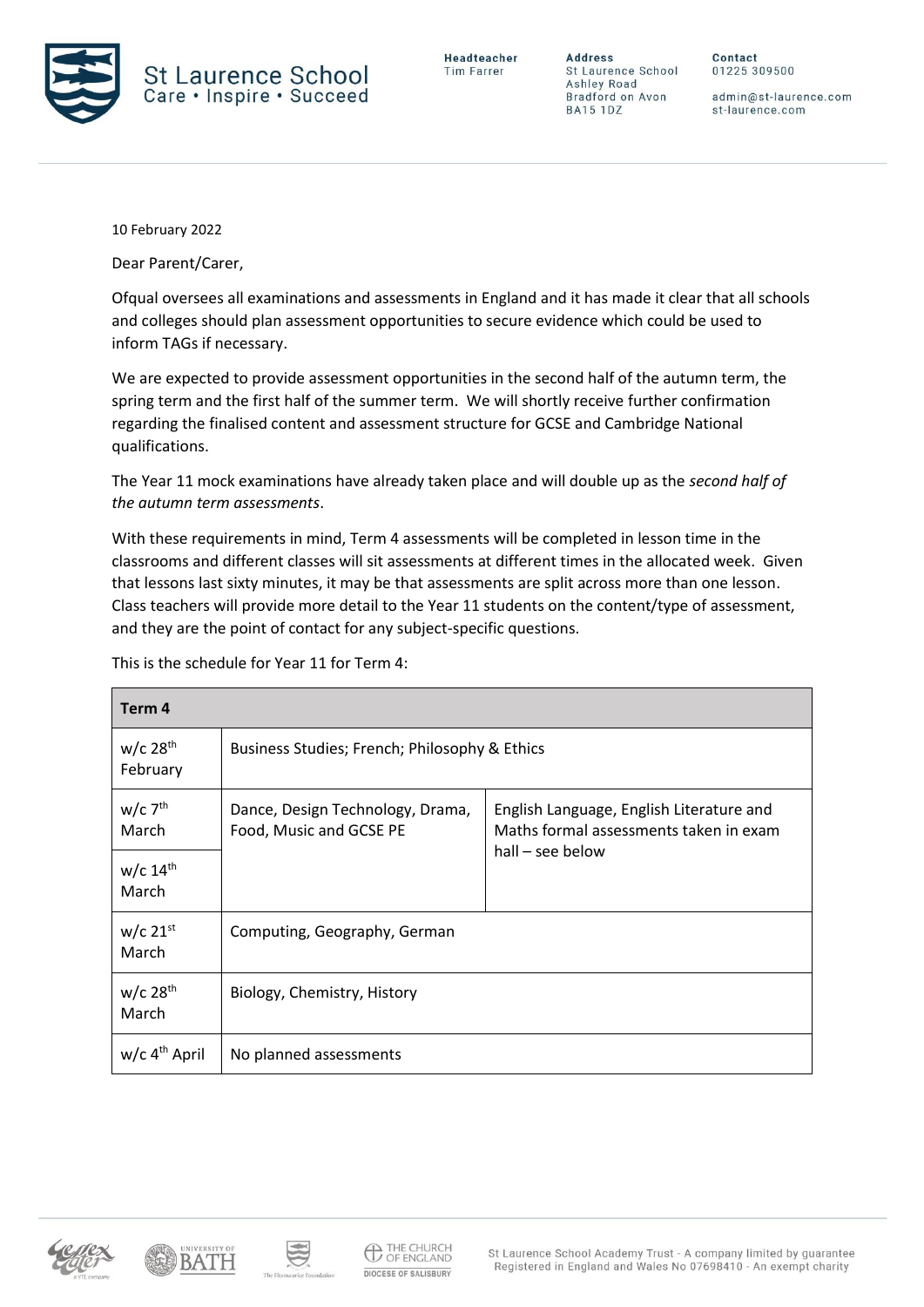

**Address** St Laurence School Ashley Road Bradford on Avon **BA15 1DZ** 

admin@st-laurence.com st-laurence.com

| <b>Date</b>   | Lesson                  | <b>Start</b>       | Subject                        | Length         |
|---------------|-------------------------|--------------------|--------------------------------|----------------|
| Wed, 9 March  | Lessons 3 & 4           | 11.30am            | Maths Paper 1 (non-calculator) | 1h30m          |
| Thu, 10 March | Tutorial, Lessons 1 & 2 | 8.35am             | English Language               | 2h             |
| Fri, 11 March | Lessons 4 & 5           | 1.00 <sub>pm</sub> | Maths Paper 2 (calculator)     | 1h30m          |
| Tue, 15 March | Lessons 3 & 4           | 11.30am            | Maths Paper 3 (calculator)     | 1h30m          |
| Thu, 17 March | Lessons 3 & 4           | 11.30am            | English Literature             | 1 <sub>h</sub> |

If you have any general questions about exams, please email [exams@st-laurence.com](mailto:exams@st-laurence.com) and if you have any subject-specific questions, please liaise directly with the classroom teacher(s).

Please note that:

- We have decided to spread the subjects across five school weeks so that students do not feel overwhelmed and have time to prepare adequately for each assessment and the disruption to their timetable and learning is minimal.
- **■** The maths, English Literature and English Language assessments will be held in a more formal way in the Sports Hall as a final opportunity for students to sit full GCSE papers in these subjects
- We will factor in any access arrangements and extra time, and it may be that some students take the assessments in a computer room/elsewhere so that they have their full entitlement, e.g. reader, scribe, computer access
- Students will sit a common assessment in each subject, and it is important to note that students should not discuss the content of their assessments with each other, as different classes will sit assessments at different times in the allocated week
- GCSE Art, GCSE Graphics and Cambridge National Sport do not require an assessment

We will provide more detail on the plan for Term 5 (first half of the summer term assessments) when we get closer to Easter.

It is worth noting that 13<sup>th</sup> May is the deadline for all practical exams and the GCSE written papers are scheduled to start on Monday  $16<sup>th</sup>$  May. We will provide more details about exam arrangements next term, too.

There will be a pre-recorded presentation from the Heads of Department for English, Maths and Science as to how you can support your child with revision for these core subject areas and this will be placed on the school website once it has been recorded. We will let you know when this has happened and provide the link.